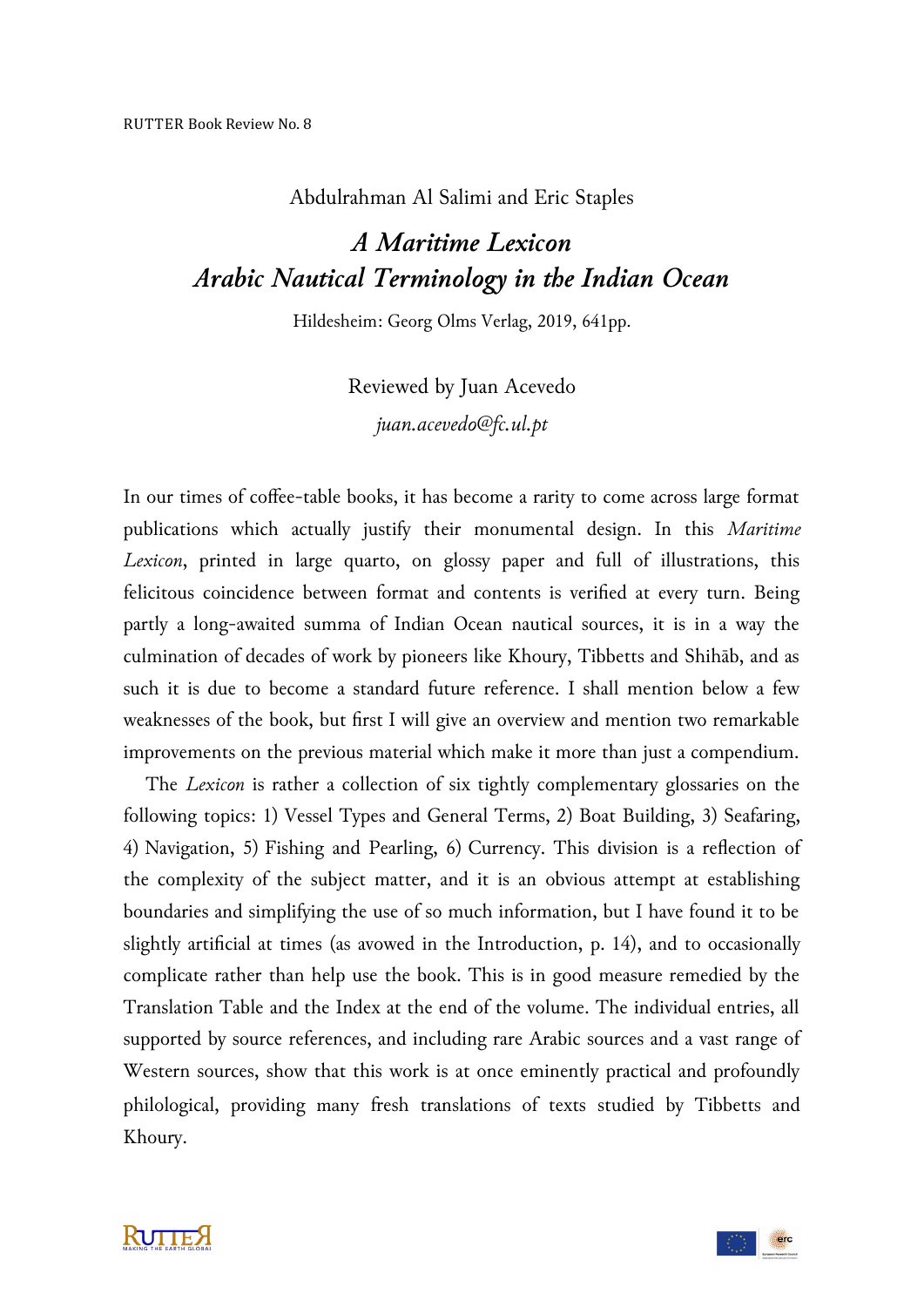One remarkable feature of this *Lexicon* is its being a truly bilingual effort. By this I mean, first, that the parallel Arabic and English texts are not simply ancillary to one another, but that each stands its ground independently; and second, that the whole volume has been conceived as "an effort to combine Arabic and English scholarly discourses," "to assist Arab and Western scholars." This aspiration is most appropriate to Indian Ocean studies in general, given that they deal with the most intensely multicultural of the waterways in history; it is also a timely aspiration, being as we are in the midst of an accelerated decolonisation of historical studies towards a concretely multipolar perspective; it is also an aspiration that raises complex practical editorial issues, and these have been in general resolved satisfactorily.

 The second outstanding feature of the *Lexicon* is the profusion and the aptness of the illustrations, and quite in particular the contributions by Alessandro Ghidoni. The details of stellar navigation which had remained hitherto, in previous literature, as abstract and difficult notions, are here fleshed out graphically in a thorough way by tailor-made diagrams, making use of the latest astronomical software; the same happens with countless minute details of nautical terminology, which very specific photographs illuminate concretely as no words could ever do. The same effect is achieved by the detailed Drawings appendix, which builds on previous material, adding corrections and expanding the scope.

 The typography of the English text stands out as well-balanced, particularly considering the demanding set of diacritics needed, and it is a pity, as mentioned by another reviewer, that the size and style of the Arabic font is not up to the same standard.

 To improve the usability of the Lexicon, I would make two suggestions: first, the addition of an Arabic alphabet table, which would significantly enhance the experience for non-Arabists; second, expanding the Index into a set of two indices, including one for personal names and perhaps also an English–Arabic glossary. These two additions would in fact be in line with the bilingual intention mentioned above, and they would fulfil its aims. Given the referential tenor of this book, I would go as far as suggesting a discreet inset, perhaps a dozen pages on thin paper stock, which could easily fit inside the bound volume and add dramatically to its usefulness.